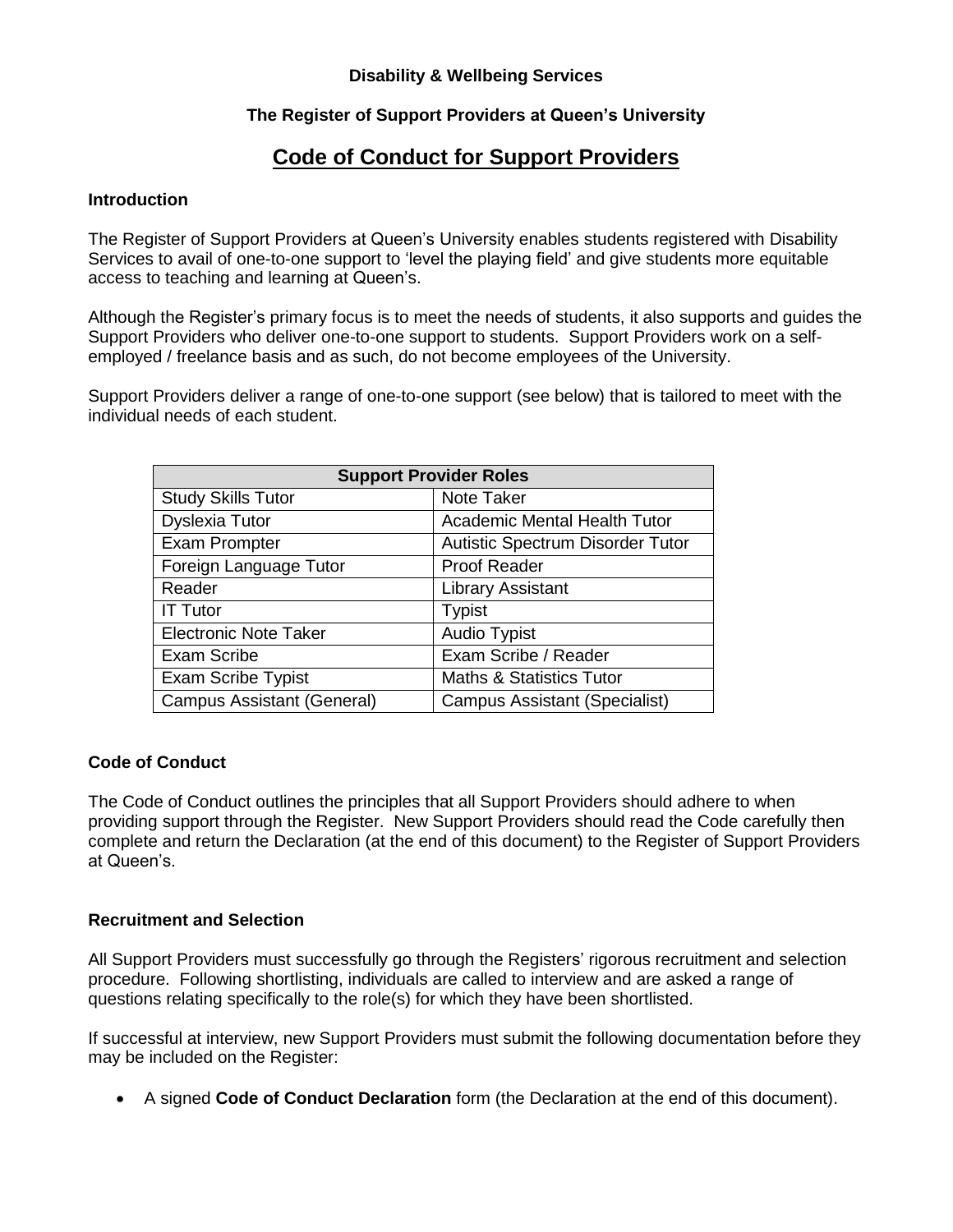- **Non-Staff Payment (NSP2) form** and accompanying documentation to support your **Right to Work** in the UK *or*
- Register as a **Queen's Supplier** by providing a letter from HM Revenue & Customs (HMRC) that states their Unique Taxpayer Reference (UTR) number and accompanying documentation to support your **Right to Work** in the UK.
- At least one satisfactory **reference**.
- An **AccessNI background check** at the lower Enhanced level (only for those in Tutor roles) for further information, please see [www.nidirect.gov.uk/campaigns/accessni-criminal-record](http://www.nidirect.gov.uk/campaigns/accessni-criminal-record-checks)[checks.](http://www.nidirect.gov.uk/campaigns/accessni-criminal-record-checks)

# **Engagement**

All Support Providers are engaged on a freelance basis and do not become employees of the University. All payments made to Support Providers by the local Education Authority (EA) / Business Services Organisation (BSO) on behalf of students do not therefore include any tax or national insurance contributions. As such, Support Providers are responsible for their own tax returns and should keep accurate, detailed financial records accordingly. The Register is not responsible for compiling and maintaining information regarding earnings for HMRC / individual tax returns.

# **Payment: Electronic Timesheets**

Support Providers are paid on a monthly basis in accordance with the monthly payment schedule agreed annually with the EA / BSO (please see the **Timesheet Submission and Payment Schedule** for return deadlines) following the submission of complete / accurate / student-verified electronic timesheets through the **Cudos** Information Management System (IMS).

As student engagement is monitored through key performance indicator (KPI) data generated by the Cudos system, timesheets should be submitted on a regular basis for verification.

If completed and logged timesheets have not, for whatever reason, been approved by your student, please contact the Register for further guidance.

# **Payments via Queen's**

Where a student's support is funded by the University, the Fund for Students with Disabilities (or FSD – for RoI students) or one of the GB funding bodies such as Student Finance England (SFE) or Student Awards Agency Scotland (SAAS), or where a class has been cancelled / additional classes scheduled by the University, the support will be paid for via Queen's.

If you are registered with HMRC as self-employed, you will be registered as a 'Queen's Supplier'. As such, the Register should be advised of any changes to your personal data to allow for your payments to be processed correctly. As you are registered as self-employed and responsible for your own tax returns, support payments to Queen's Suppliers will be made to you in full.

Support Providers not registered as self-employed will instead receive payments through the Non-staff Payment (NSP) system where tax is taken off at source. Any changes to personal data such as a new address or bank account details must therefore be sent directly to Queen's Salaries Office (in writing, complete with signature) to ensure that payments continue to be made correctly.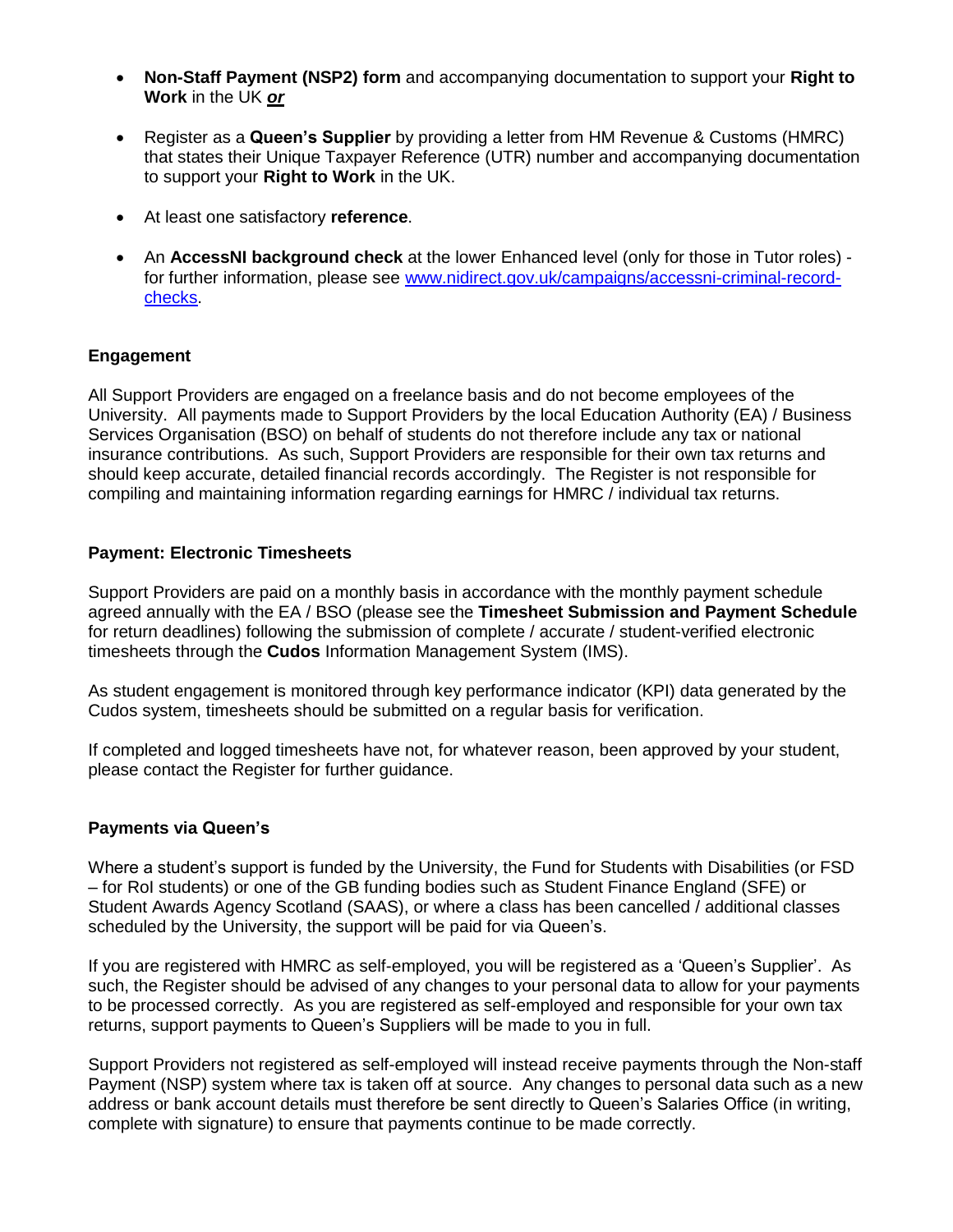### **Guarantees of Work**

As the service is very much a student-focused one, Support Providers are matched with students on the basis of student requirements and the Support Provider skills / experience / availability. Unfortunately therefore, the Register cannot ever guarantee levels of work for a range of reasons that relate mainly to the students themselves:

- It is the student's choice as to whether or not they decide to take up the recommended support;
- It is the student's decision as to whether they continue with the support or with the particular Support Provider(s) matched to them;
- A student may decide at any stage to temporarily suspend their studies;
- A student may withdraw (or be withdrawn) from the University, either for reasons relating to their disability or for academic reasons;
- Incomplete/inaccurate QSIS (Queen's Student Information System) timetables and schedule changes in the first few weeks of semester;
- The majority of students referred to the Register are undergraduates. As such, there is very little work for Support Providers over the summer months.

**Please note:** support provision is work that requires a lot of flexibility and because the Register is unable to provide guarantees of work, it may not be a viable option for those looking for a steady, regular income throughout the year. Equally, Support Providers are under no obligation to accept any of the support work offered to them and they are free to leave the Register at any time, either temporarily or on a permanent basis.

# **Matching Students with Support Providers**

Support Providers are matched with students according to their individual requirements and one-toone support needs. Support Providers will be given, via email through Cudos, the student's contact details, support needs and the total number of hours of support allocated.

It is the responsibility of the Support Provider to make initial contact with the student and to arrange the first meeting. Thereafter, both parties have equal responsibility for arranging further support sessions. As the Register can provide only limited course and disability-related information, you should discuss with your student(s) their particular support needs when you first meet with them and/or ask them to share with you their Needs Assessment report and / or dyslexia assessment report.

All one-to-one support is arranged for students through the Register of Support Providers. As such, Support Providers should not provide students with any sort of support outside of this format. Support must be arranged formally through the Register so Support Providers should wait until receiving a match-up email before commencing support.

# **Recommended Support**

The support recommended for students follows from an in-depth one-to-one needs assessment review with a Needs Assessor / Disability Officer.

During the needs assessment, the various types of support available and their advantages / disadvantages are explored with the student and a support package tailored to their individual needs is agreed. As their support requirements have already been addressed and agreed, Support Providers (especially those in Tutor roles), should not therefore suggest to students that they are 'entitled' to particular software, Assistive Technology (AT), equipment or one-to-one support. It is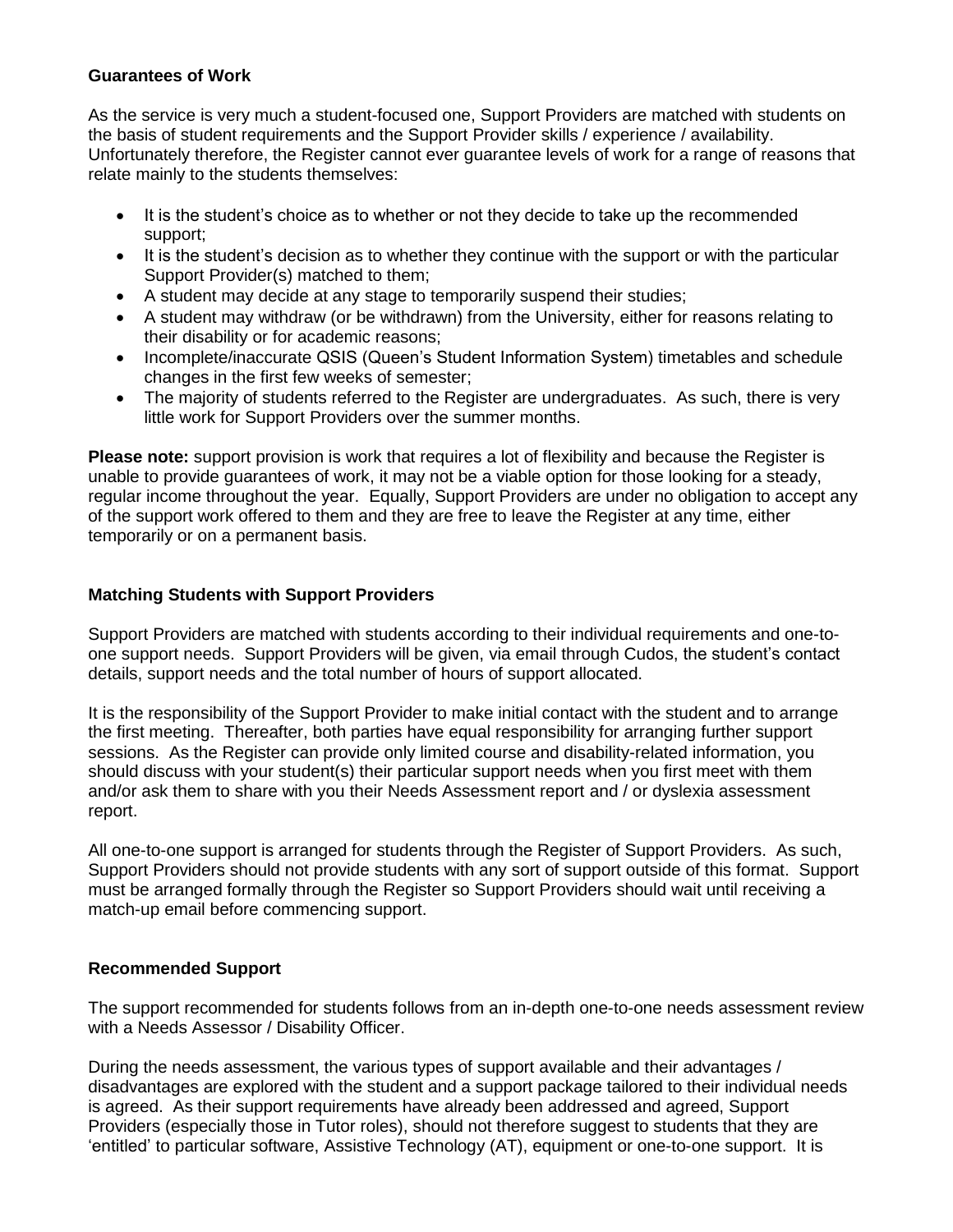unfair to raise a student's hopes of accessing specialist support if their requirements have already been explored and the need cannot be justified.

# **Changes to Support**

If your student's support needs change (eg a downturn in their condition) or they wish to review their current support package at any stage, please advise them to contact with their Disability Officer / Needs Assessment Centre [\(nac@qub.ac.uk;](mailto:nac@qub.ac.uk) 90 97 5062) as soon as possible to discuss the options available to them. As the main focus of one-to-one support is fostering independent learners, it is the student and not their Support Provider who should approach the Service about issues relating to their one-to-one support.

# **Support Hours**

Support Providers should note carefully the hours allocated to them and keep a track of the number of hours used via the Cudos system. Please do not exceed the total number of hours of support available as you will run the risk of not being paid for support given over and above the original allocation. If you find that your student has only limited hours of support remaining and they feel that additional hours will be necessary, please ask them to contact their Disability Officer / Needs Assessment Centre at Queen's (see above) to discuss their needs so a case may be made to their funder for additional hours.

# **Being on Time / Cancellations**

Please ensure you are punctual for support meetings / classes. If support has to be cancelled for any reason (eg illness), as much advance notice as possible should be given to both the student and the Register of Support Providers to allow for alternative support to be arranged. The minimum notice required is 24 hours where possible. The Support Provider, not the student, is responsible for contacting the Register to request alternative cover arrangements.

# **Support Location**

For health and safety reasons, support must not take place in either the home of the Support Provider or the student. Support should be provided in a neutral space where both parties feel comfortable and secure eg in University libraries, public libraries, cafés or in the bookable rooms around the University and in the Student Guidance Centre etc (see **Places to Work** guidance for further information).

# **Documentation**

Support Providers are responsible for returning to the Register a number of documents (see the Register web site / Cudos landing page) including:

- A **Statement of Agreement** for each support relationship (excluding one-off Note Taker covers);
- **Learning Plans** (for those providing Tutor support);
- **Interim Report** (again, only for those Support Providers providing Tutor support);
- Adding a **photo / bank details** to Cudos and regularly **submitting electronic timesheets** through Cudos for student verification.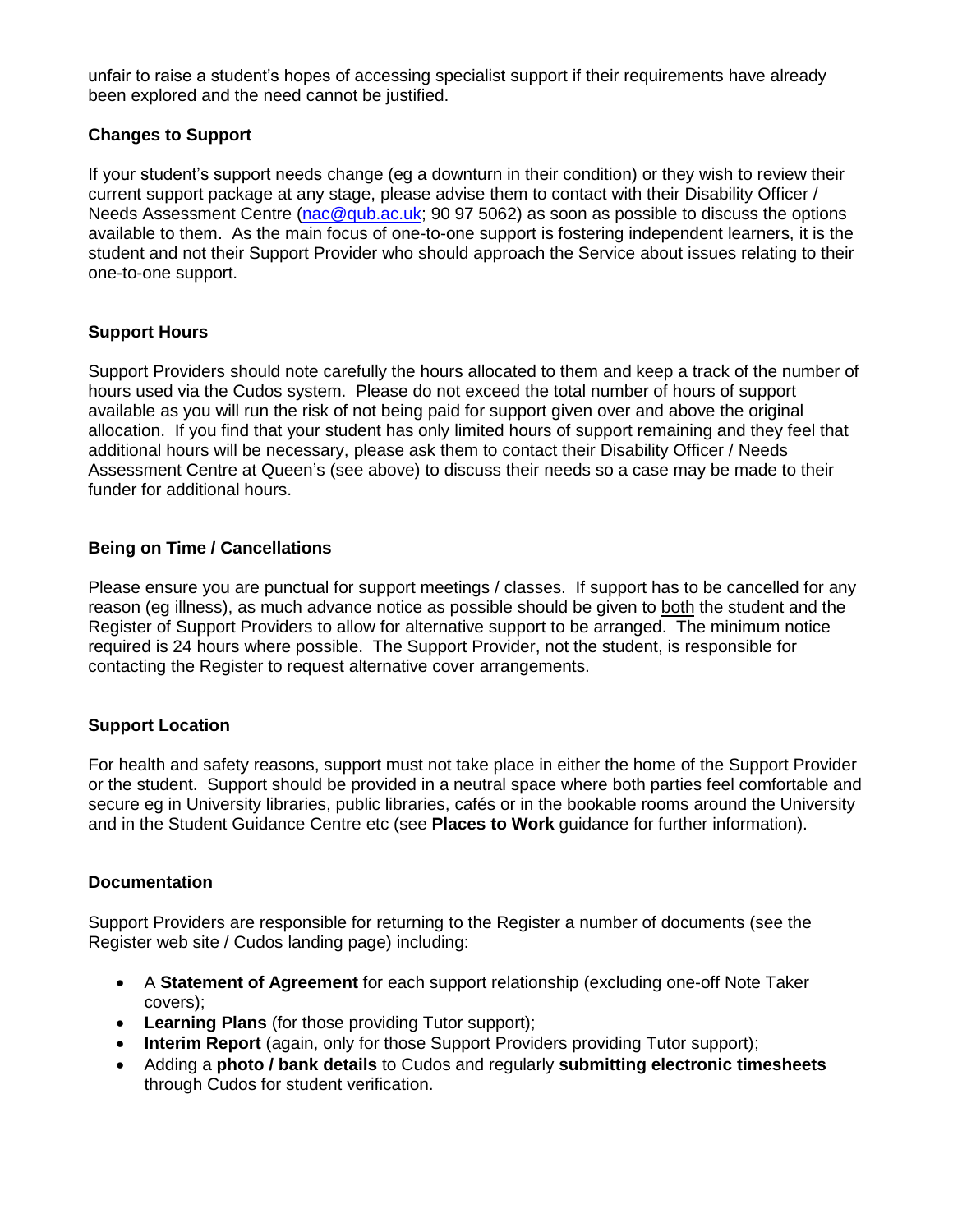It is important to ensure that the above documentation is actioned as soon as it is completed so the Register has access to the information should an issue arise or a complaint be received.

# **Feedback**

At the end of each academic year, students and Support Providers will be given the opportunity to complete online satisfaction questionnaires. The questionnaires are an important feedback mechanism as it helps the Register to evaluate the support given to students. It also presents Support Providers with an opportunity to comment on aspects of the Register and to make suggestions for enhancing / improving the service for both students and Support Providers.

# **Student Responsibilities**

All students receiving one-to-one support through Support Providers must:

- Regularly check their 'phone and their Queen's / College email account for messages from Support Providers.
- Respond quickly to messages about arranging to meet with their Support Provider.
- Familiarise themselves with the support roles for which they have been referred (see the 'Students' Guide to One-to-One Support' and the various job descriptions on the web site at [www.qub.ac.uk/directorates/sgc/disability/TheRegisterofSupportProvidersatQueensUniversity/](http://www.qub.ac.uk/directorates/sgc/disability/TheRegisterofSupportProvidersatQueensUniversity/) or your landing page on Cudos).
- Be clear about what to expect and the limitations of the support for which they have been referred (see above).
- Respect the professional boundaries of the working relationship and not ask a Support Provider to provide support beyond the remit of their support role(s).
- Be aware that support is not subject-specific.
- Ensure that they approve timesheets on Cudos on a regular basis so their Support Providers may be paid for the assistance they have provided.
- Give their Support Provider at least 24 hours' notice where possible if they are no longer able to attend a session and advise if a class time / location has changed / been cancelled or a support session needs to be rescheduled.
- Advise their Support Provider / Register of any changes to their contact details, particularly to their mobile or home telephone numbers.
- Advise the Register / their Disability Officer / Support Provider of any temporary or permanent withdrawals from study.
- Report any problems immediately so that corrective action may be implemented.
- Stop working with their Support Provider after the last day of the summer exam period (undergraduate students), even if they have support hours remaining.

Students receiving Note Taker support have additional responsibilities. Students must:

- Confirm in advance with their Note Taker(s) the timetable details of relevant classes in terms of days / times / venues. This is because the Register only has access to inaccurate and / or incomplete timetable information via QSIS.
- Advise their Note Taker(s) as soon as possible if there have been changes to class times / venues.
- Clarify how they wish their notes to be written up and structured.
- Clarify any font size and style preferences.
- Confirm the turnaround time for the return of notes.
- Complete a Statement of Agreement with their Note Taker(s) to reflect the aforementioned.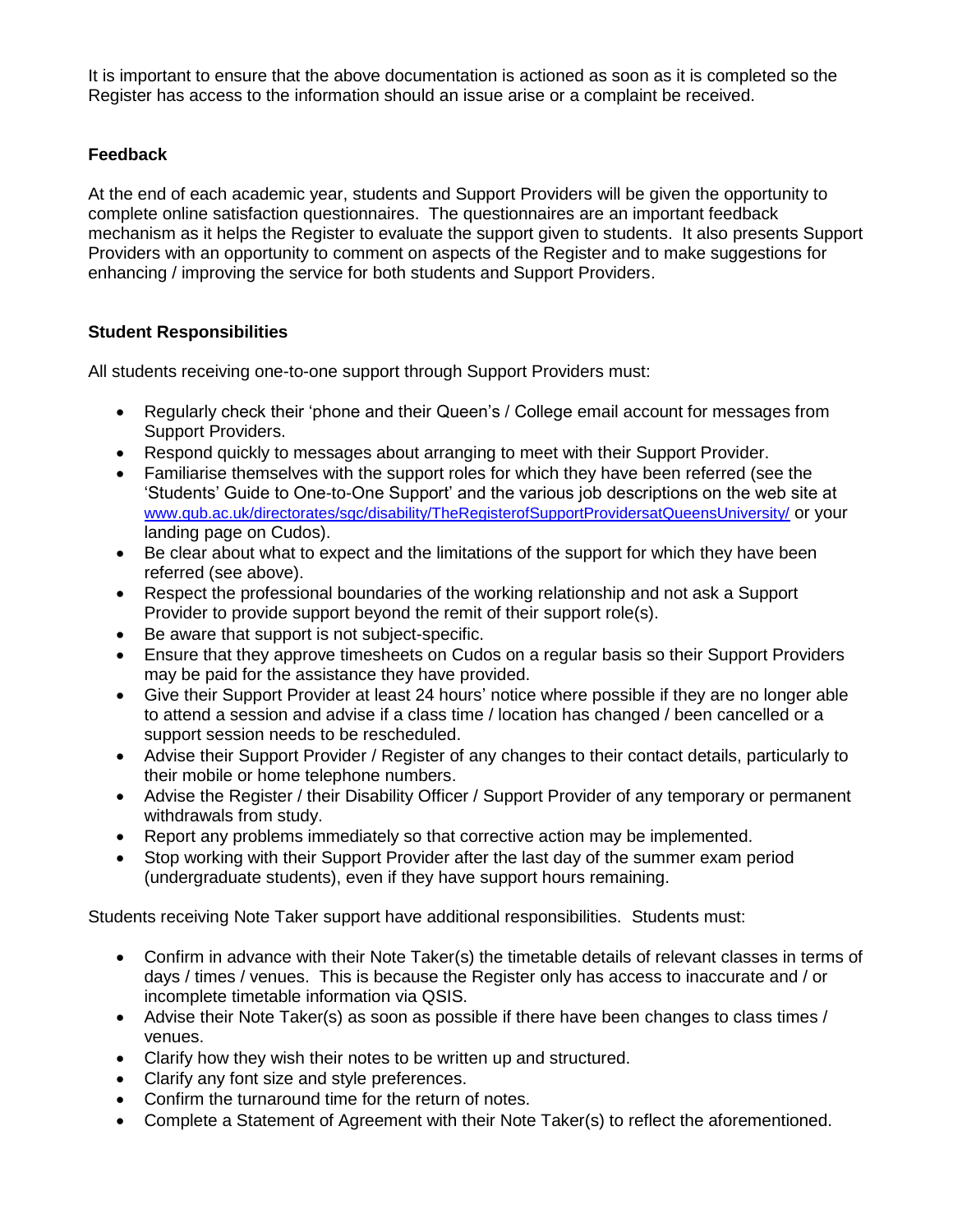- Attend all classes unless eligible for Note Taker support *in absentia* when unable to attend for reasons relating to their disability.
- Ensure that Cudos timesheets are regularly checked and verified on an ongoing basis.

#### **Student Attendance**

Students with Note Taker support for lectures, tutorials and / or practical workshops / lab sessions must attend class. For Note Takers in a large lecture hall it may be difficult to spot the student so consider 'phoning / texting the student to confirm their attendance. Whilst the student may not necessarily wish to acknowledge their Note Taker during class, they must attend the class themselves. Note Takers are not permitted to attend in lieu of students except in exceptional circumstances if the student is absent for disability-related reasons and this type of support (*in absentia*) has been agreed in advance with the student's funder. If applicable, Note Takers will be notified of this in the match-up email. If you note taking for a student who is eligible for Note Taker cover *in absentia*, please claim for these as normal on Cudos and not as missed sessions.

#### **Waiting Time and Missed or Cancelled Sessions**

The normal waiting time is around 20 minutes. If your student does miss or cancel a session with less than 24 hours' notice, you may claim for the first hour of each morning / afternoon / evening session.

Funding bodies may stop the payment of one-to-one support when two or more missed or cancelledat-short-notice sessions occur in a term (three terms per academic year). When a funder declines to pay for further support because of the number of missed or cancelled-at-short-notice sessions, the Register will support the student with getting their funding re-instated by liaising with the student to agree attendance and notification strategies.

If support is put on hold, the Register will notify the Support Provider(s) concerned and ask them to stand down until further notice.

#### **Supporting Undergraduate Students over the Summer Months**

You should not continue to work with your undergraduate students beyond the last day of the exam period (towards the end of May) and over the summer months because support after the conclusion of the normal academic year must be agreed in advance with the student's funding body, even if your student has enough hours left to accommodate their requirements. Please only continue with an undergraduate student following a direct request from the Register. If you do provide support without this prior arrangement in place, you may not be paid for the support. Please note that this arrangement applies only to summer and not to the Christmas and Easter holiday periods.

#### **Development**

An Induction session(s) and a number of additional awareness programmes will be provided throughout the year for Support Providers. All newly-appointed Support Providers should attend the Induction session.

All Support Providers are encouraged to attend any other awareness sessions that are of direct relevance to their Support Provider role(s) or that are of interest to them.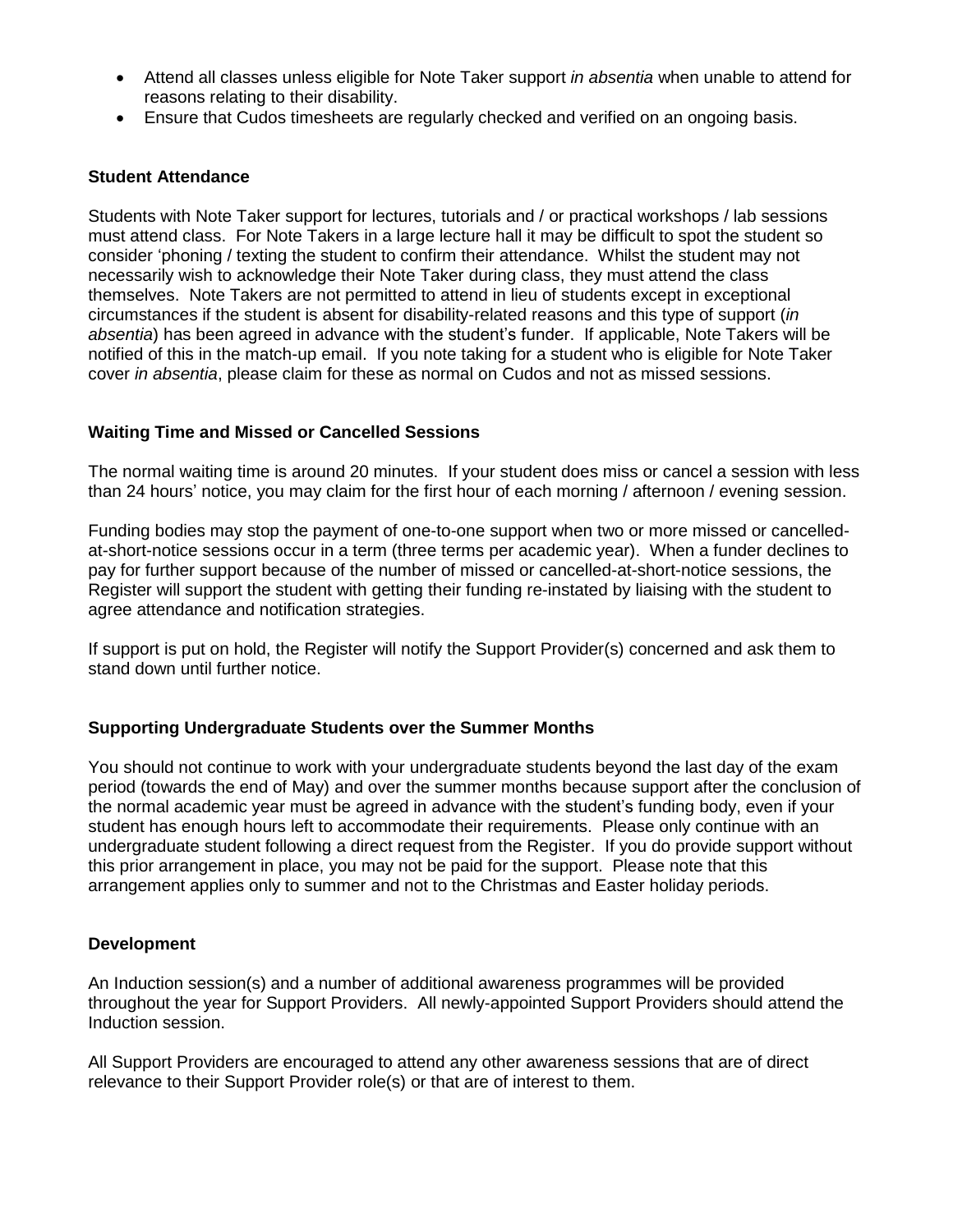# **Guidance Documents**

A range of guidance documents, forms and other information for Support Providers is available via Cudos and on the Register web site at:

[www.qub.ac.uk/directorates/sgc/disability/TheRegisterofSupportProvidersatQueensUniversity/.](http://www.qub.ac.uk/directorates/sgc/disability/TheRegisterofSupportProvidersatQueensUniversity/)

Support Providers are expected to read and adhere to the guidance relevant to their Support Provider role(s) and should contact the Register team if they have any further queries or require clarification.

### **Health and Safety**

Support Providers must be mindful of both their own health and safety and that of the student(s) with whom they are working and should not engage in any personal care or manual handling / lifting.

#### **Keeping in Touch**

The main mode of contact with Support Providers is via email so it is important that you check your email account regularly for support opportunities, match-ups and other communications from the Register / your students.

As the Register conveys your contact details (email address and mobile 'phone number) to the students with whom you are matched, it is important to let us know as soon as possible if your details change eg if you have a new email account, mobile 'phone number or move home and change address.

# **Professional Conduct**

All Support Providers are requested to follow a number of professional conduct protocols:

- Support Providers should practice only within the boundaries of their skill competencies / roles and under no circumstances should they give academic or personal advice to students beyond the remit of their Support Provider role(s) (see the various **Job Descriptions / Person Specifications** for further information).
- Support for undergraduates should not continue beyond the last day of the exam period (towards the end of May) unless prior approval has been sought / granted and you have received confirmation from the Register that you may carry on. If in doubt, always check with the Register first.
- Support boundaries should be maintained / reinforced as necessary when working with students so that one-to-one support relationships do not become too involved or oversupportive.
- Support Providers are expected to deliver high quality support to all students, irrespective of the student's age, gender, race, disability, sexual orientation, religious or community background.
- Support Providers should encourage and support independent learning. As such, assignments and projects must always be the student's own work.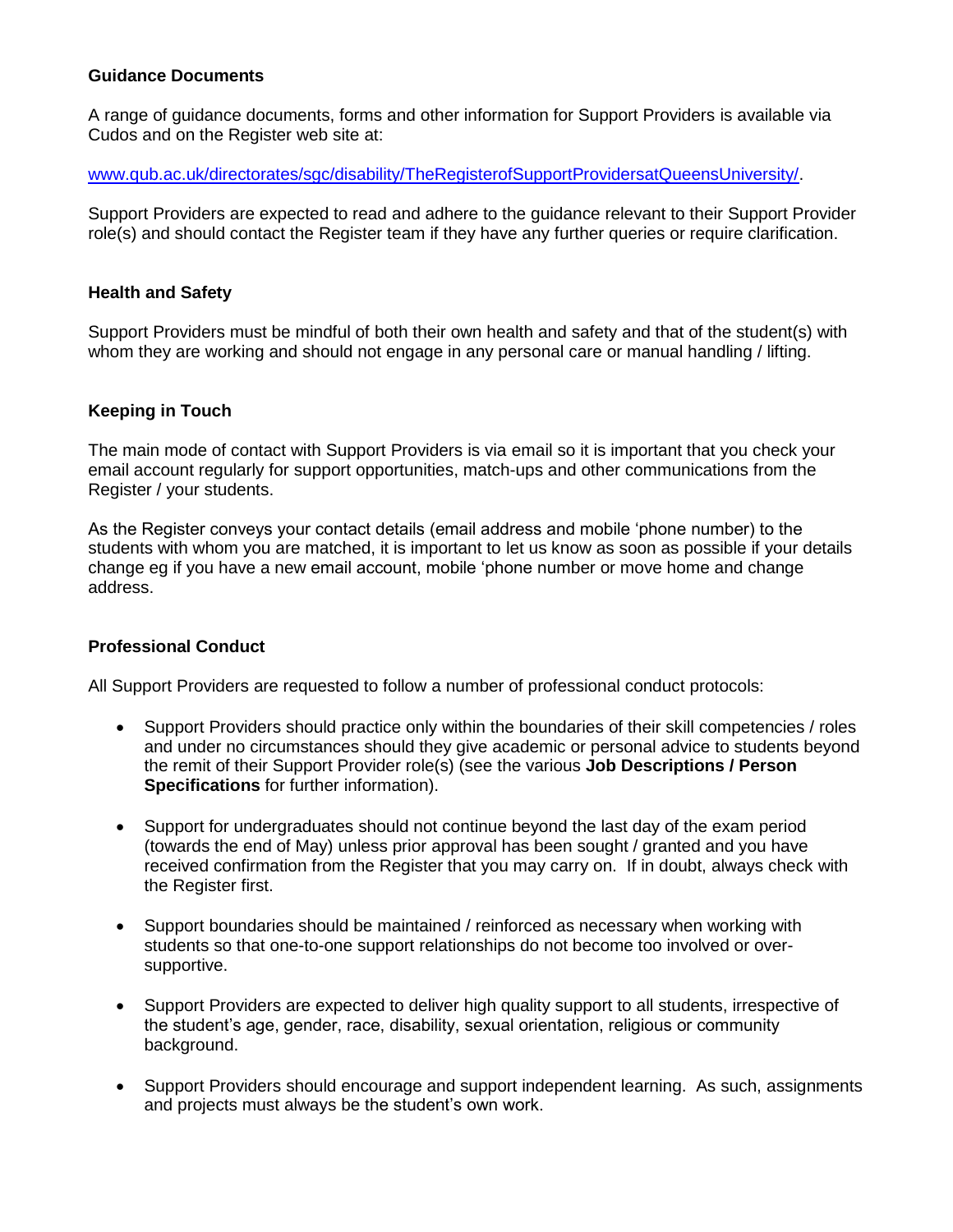- The support delivered should be in line with any recommendations conveyed to you by the Register at matching.
- If the student feels that the nature or level of support is inappropriate, they should be encouraged to speak with their Disability Officer / Needs Assessment Centre to address and discuss their support needs.
- Support Providers should not act as intermediaries between students and School / academic staff members.
- Any concerns about a student should be reported to the Register of Support Providers. These will be conveyed to the student's Disability Officer and the Wellbeing Service.
- Support Providers should generally not accept gifts (and certainly not cheques) from the students they work with. Any gifts / gift vouchers should be flagged with the Register upon receipt and the Register will offer advice on the appropriate action to take (if any).
- Students are expected to meet a number of responsibilities (see earlier) when using support arranged via the Register of Support Providers. If you are experiencing difficulties with a particular student, please ensure that you contact the Register as soon as possible so that any issues may be addressed and resolved in a timely fashion.

# **Confidentiality**

Support Providers are required to keep confidential all information relating to the students with whom they are working. Support should be delivered in a discreet manner and Support Providers must respect the privacy of their students.

Support Providers should only breach confidentiality if they are concerned about the welfare or wellbeing of a student, particularly if the student may be at risk to themselves or to others. Any such concerns should be flagged with the Register as soon as possible and these will be conveyed to the student's Disability Officer / Wellbeing Service.

# **Safeguarding Student Information**

As a Support Provider, you will be given some information relating to the student you are matched with. This information will include:

- Name
- Course details
- Contact number(s) (home and/or mobile 'phone numbers)
- Queen's email address
- Disability / long term condition details
- Date of birth
- Funding body

Once you begin to develop a working relationship with your student, you will find that you will gradually acquire other personal information about that individual such as:

- Additional information about the nature of their disability
- Their academic strengths and weaknesses
- An alternative / home email address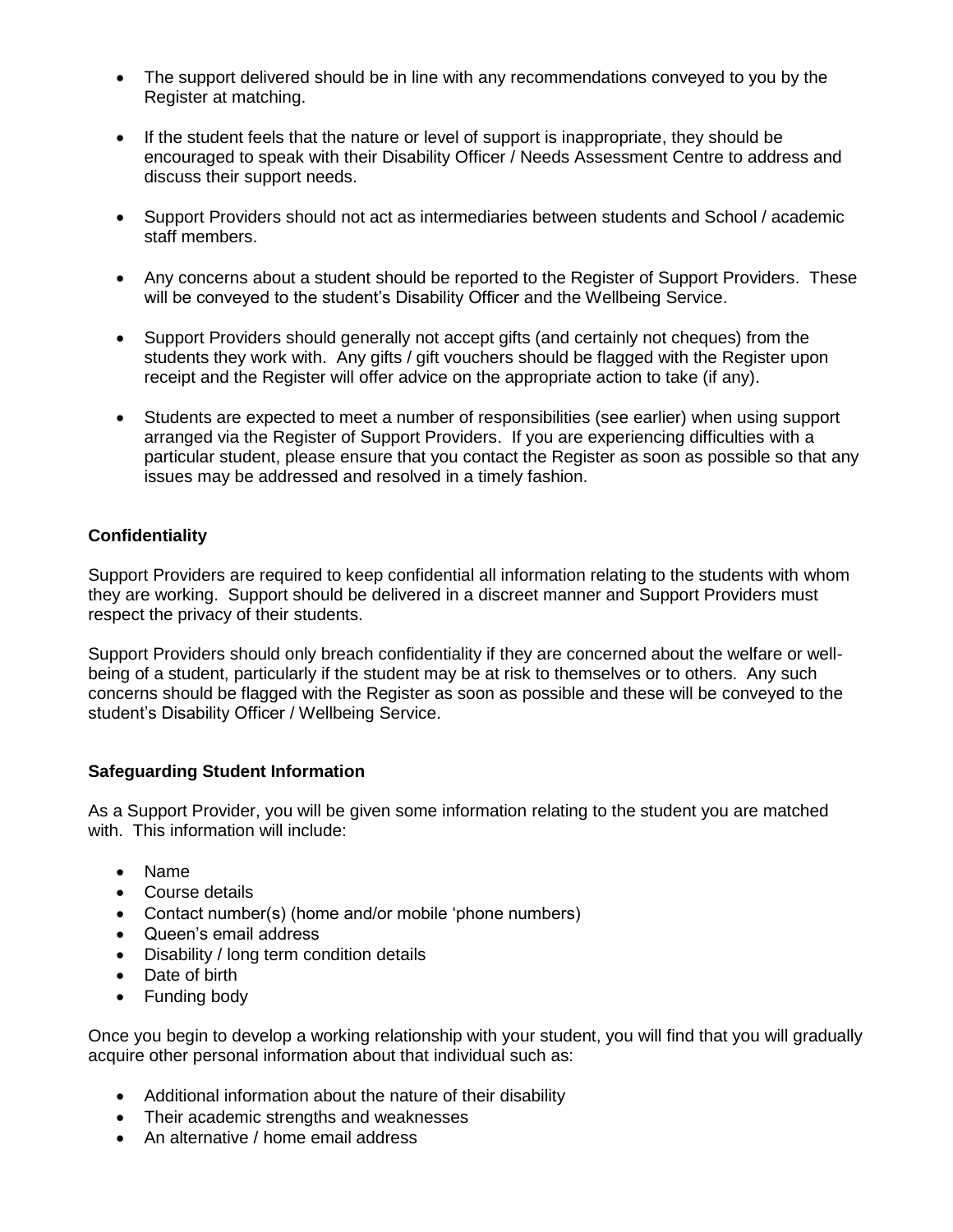- Email / text communications from your student
- Texts / emails about missed sessions and the (often personal) reasons for missing or cancelling a session with you at short notice
- Learning plans for the semester
- Feedback from lecturers on essays and assignments.

Please remember that as a Support Provider, you are responsible for safeguarding that personal / sensitive data. As such, it is essential that you take appropriate precautions to ensure that this information is not inadvertently disclosed to other parties.

# **Safeguarding Student-Related Information**

- 1. If you are working with your students using paper-based materials, remember not to leave any papers, folders etc behind in public places such as in libraries, the Student Guidance Centre or on the bus / train / taxi.
- 2. If you are working with your student using your laptop, do not leave it unattended laptops are extremely attractive to thieves.
- 3. Likewise, smart 'phones are also very prone to theft / loss.
- 4. Similarly, memory sticks are easy to loose / leave behind and are attractive to the opportunistic thief.
- 5. Do not access sensitive information about your student in public areas where someone else may inadvertently (or intentionally) see and read it - think about where you are first.

# **Precautions**

- 1. Double-check that you have everything with you (papers, memory stick, mobile 'phone, laptop etc.) before leaving the area that you have been working in or when leaving public transport.
- 2. Make sure that your laptop / PC is encrypted, has a screensaver, is password protected and locks after a period of inactivity. Your password should be at least 30 characters long and mixed (ie of both letters and numbers) so that it is more difficult for a thief to crack.
- 3. Similarly, ensure that your mobile 'phone is pin protected so that if it is lost / stolen, your texts and contact numbers cannot easily be accessed.
- 4. Remember that email is an inherently insecure way of transferring sensitive information and should be used with caution. If sending the same set of notes to several different students, either email them individually (preferable) or use the Bcc (blind copy) facility so their email addresses and therefore names are not disclosed to one another.
- 5. Ensure that your laptop or home computer is protected against viruses.
- 6. Safeguard any sensitive data on your computer by using encryption software.
- 7. Use memory sticks that are fully encrypted. As add-on encryption can be left turned off, the University recommends using IronKey memory sticks that have inbuilt encryption. This encryption cannot be turned off, is resistant to physical disassembly and destroys the data after 10 failed access attempts.
- 8. Try not to unintentionally store information delete any contact details, emails or other information about students when you have finished working with them or at the end of the academic year.
- 9. If you do have your laptop / PC / mobile 'phone breached or stolen and the device contains information relating to the student(s) you are working with, please let the Register know as soon as possible.

For additional information on securing your laptop and/or PC, please read the University's various security policies and see the guidance notes available on the University's Information Services web site at: [www.qub.ac.uk/directorates/InformationServices/Services/Security/.](http://www.qub.ac.uk/directorates/InformationServices/Services/Security/)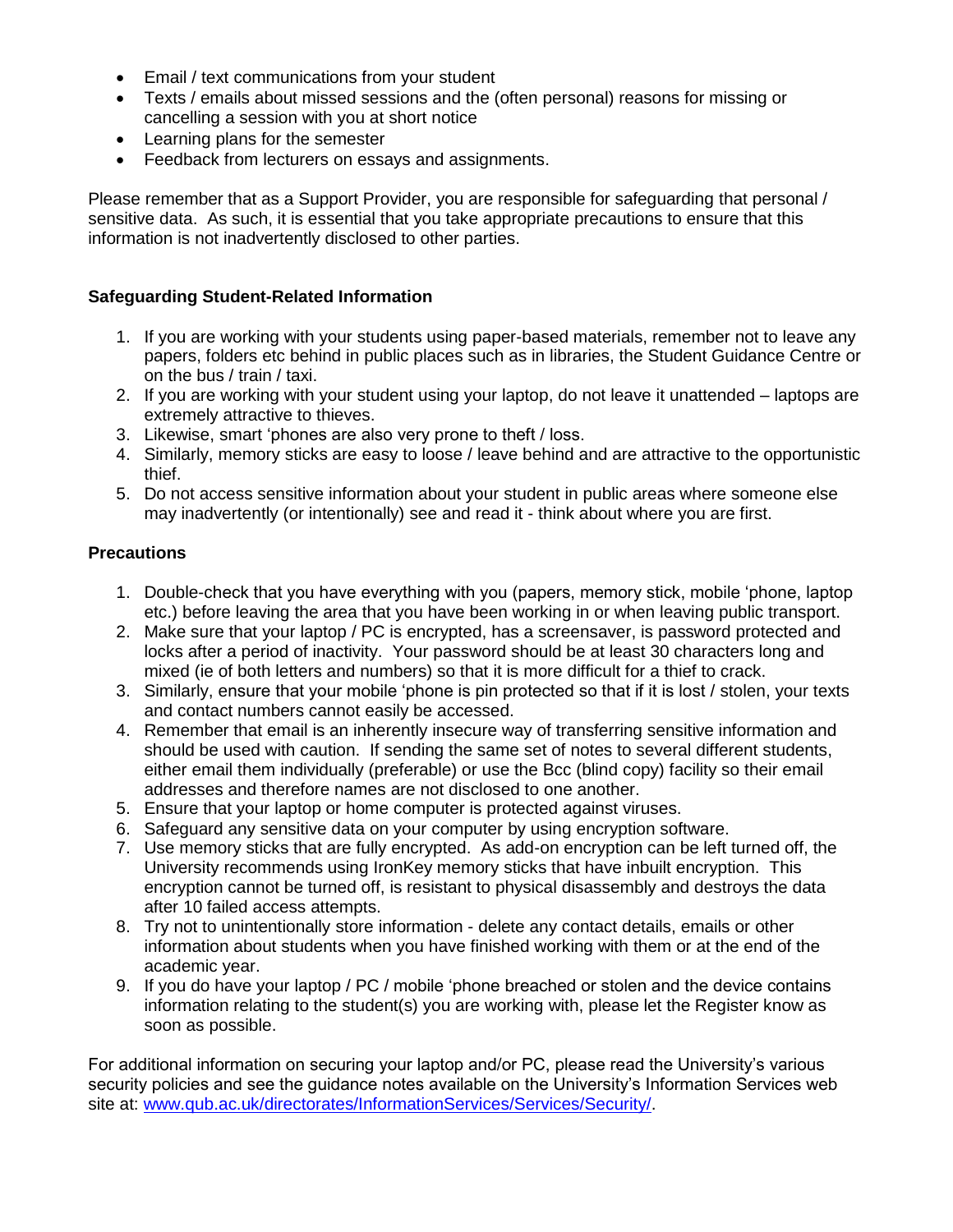# **Managing One-to-One Support**

In the main, one-to-one student / Support Provider relationships are very successful. Occasionally however, a student may seek support beyond the boundaries of the support role remit, may behave rudely and / or aggressively or may fail to engage / keep in contact. If you are unhappy about any aspect of a working relationship and have not been able to resolve the issue informally with your student, please contact the Register and we will follow the matter up for you.

# **Summary: Duties and Standards**

There are no duties or obligations owing from you to Queen's as any work undertaken, once matched by the Register, is personal between you and the student. However, in order to maintain the quality of one-to-one support provided to students, you will be required to provide support to the student as detailed in the match-up email in accordance with the remit of that role(s) and the hours specified in the match-up by:

- 1. Practicing only within the boundaries of the assigned Support Provider role(s) (see [www.qub.ac.uk/directorates/sgc/disability/TheRegisterofSupportProvidersatQueensUniversity/](http://www.qub.ac.uk/directorates/sgc/disability/TheRegisterofSupportProvidersatQueensUniversity/) for duties to be undertaken by Support Providers).
- 2. Maintaining professional standards at all times to deliver a high quality service.
- 3. Contacting the student within three working days of being matched with them.
- 4. Being mindful of any health and safety implications by not meeting in each other's private residencies and not engaging in any personal care, manual handling or lifting of the student.
- 5. Taking responsibility for the safe storage and handling of personal, sensitive and academicrelated student information by adhering to Queen's various security policies and following the guidance notes available on Queen's Information Services web site at [www.qub.ac.uk/directorates/InformationServices/Services/Security/.](http://www.qub.ac.uk/directorates/InformationServices/Services/Security/)
- 6. Not becoming too involved or over-supportive or offering personal or subject-specific advice or guidance.
- 7. Actively encouraging, developing and promoting independent learning.
- 8. Notifying Queen's as soon if the student misses or cancels (with less than 24 hours' notice) two support sessions and stopping support until advised to resume.
- 9. Not acting as an intermediary between the student and others such as their funding body, academic staff, Disability Services etc.
- 10. Monitoring accurately and not exceeding the number of support hours originally allocated without prior written consent from Queen's.
- 11. Being aware that in the absence of prior, written consent, additional support over and above the student's original allocation will, in most cases, not be funded retrospectively.
- 12. Submitting accurate, complete and verified timesheets in a regular, timely fashion by the requisite deadline each month.
- 13. Not submitting inaccurate / inappropriate claims for support work.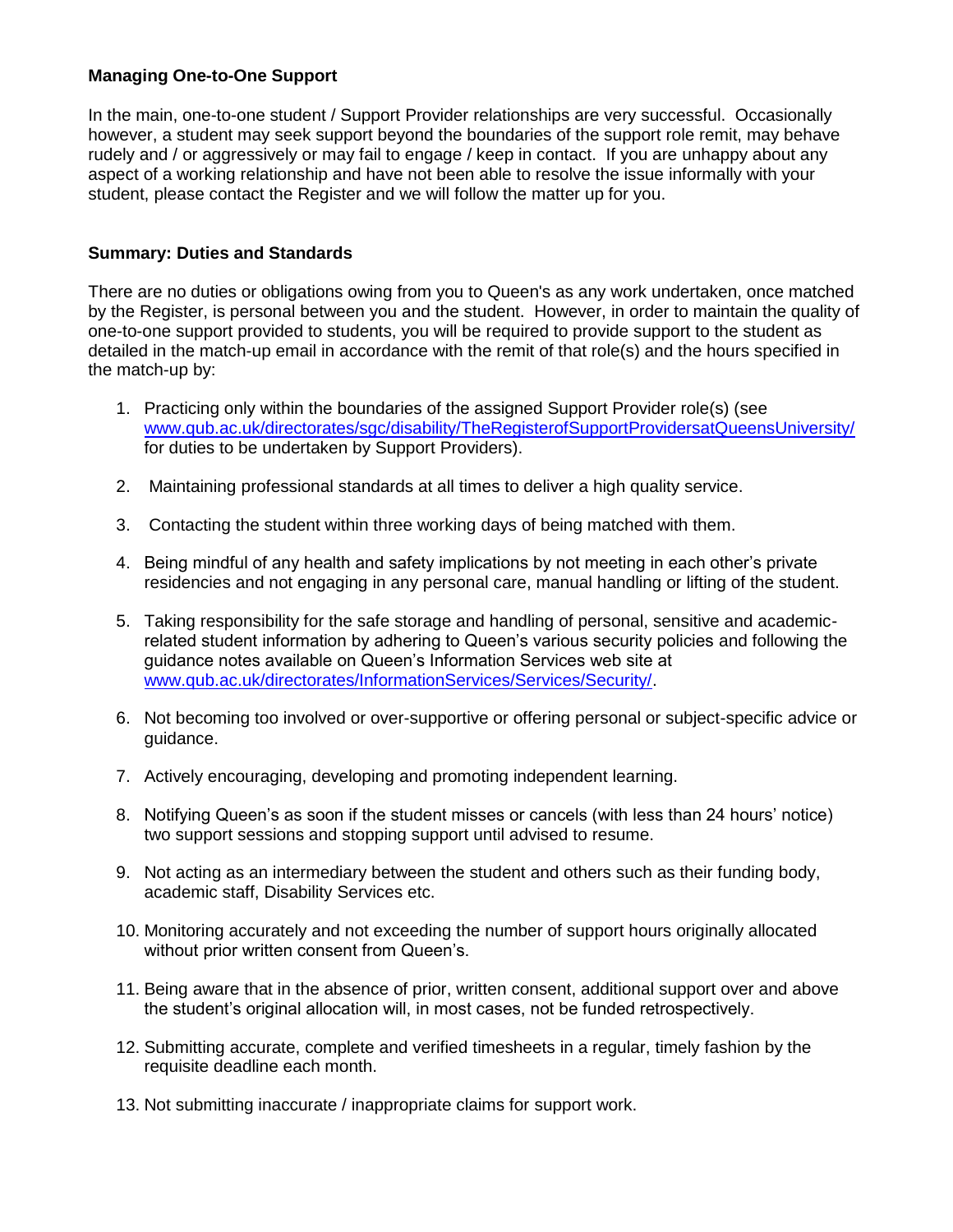- 14. Highlighting to Queen's on discovery if an overpayment has been received from the student's funder or from the University.
- 15. Not engaging in any activity that may bring Queen's, the role of Support Provider or the student into disrepute.
- 16. Taking responsibility for your financial administration by submitting tax returns to HMRC and paying tax and national insurance contributions as required.
- 17. Keeping personal information such as address, contact and bank account details up-to-date with Queen's and on Cudos, the Register's Information Management System.
- 18. Advising Queen's as soon as possible if you feel you are not a suitable match for the student.
- 19. Prioritising the student by giving notice to the student and the Register as far as possible in advance of periods of unavailability (eg holiday leave, planned medical treatments etc) to support re-matching and allow time for alternative cover to be arranged well in advance.
- 20. Giving notice to the student and the Register (to facilitate re-matching) as soon as possible where alternative cover is to be arranged if you are unwell or become unavailable for whatever reason.
- 21. Advising Queen's if intending to withdraw from the Register either on a temporary or permanent basis.
- 22. Avoiding activities that may give rise to a conflict of interest and raising with Queen's anything you believe might represent a conflict of interest in providing one-to-one support to students.
- 23. Complying with Queen's policies on safeguarding in relation to children and vulnerable adults.
- 24. In maintaining the Register and in relation to support work undertaken between you and the student(s) you are assigned to support, consenting to Queen's storing and using your personal data via a third party for the arrangement of one-to-one support in accordance with the General Data Protection Regulations (GDPR) (see [www.qub.ac.uk/about/Leadership-and](http://www.qub.ac.uk/about/Leadership-and-structure/Registrars-Office/Information-Compliance-Unit/)[structure/Registrars-Office/Information-Compliance-Unit/\)](http://www.qub.ac.uk/about/Leadership-and-structure/Registrars-Office/Information-Compliance-Unit/).
- 25. Reporting to Disability & Wellbeing Service if you have serious concerns about the wellbeing of your student or the risk of harm to others.

# **Key Policies**

- **- [Code of Practice and Good Conduct in Relation to Children and Vulnerable Adults](http://www.qub.ac.uk/schools/ssesw/Study/PostgraduateTaught/PGCE/filestore/Filetoupload,691474,en.doc)** [www.qub.ac.uk/directorates/sgc/disability/FileStore/Filetoupload,831071,en.docx](http://www.qub.ac.uk/directorates/sgc/disability/FileStore/Filetoupload,831071,en.docx)
- **- [Data and Information Security Policies and Acceptable Use Guidelines](http://www.qub.ac.uk/directorates/InformationServices/Services/Security/)** [www.qub.ac.uk/directorates/InformationServices/Services/Security/](http://www.qub.ac.uk/directorates/InformationServices/Services/Security/)
- **- [Equality and Diversity](http://www.qub.ac.uk/directorates/AcademicStudentAffairs/AcademicAffairs/GeneralRegulations/Policies/EqualityandDiversityPolicy/) Policy** [www.qub.ac.uk/directorates/HumanResources/hr-filestore/Filetoupload,866894,en.pdf](http://www.qub.ac.uk/directorates/HumanResources/hr-filestore/Filetoupload,866894,en.pdf) **- [Health and Safety Policy](http://www.qub.ac.uk/directorates/EstatesDirectorate/UniversitySafetyService/FileStore/WordDocuments/Filetoupload,767623,en.docx)**
- [www.qub.ac.uk/directorates/EstatesDirectorate/UniversitySafetyService/HealthandSafetyPolicy/](http://www.qub.ac.uk/directorates/EstatesDirectorate/UniversitySafetyService/HealthandSafetyPolicy/)

# **Declaration**

Please sign and return the **Declaration** on the next page as soon as possible to the Register of Support Providers at Queen's.